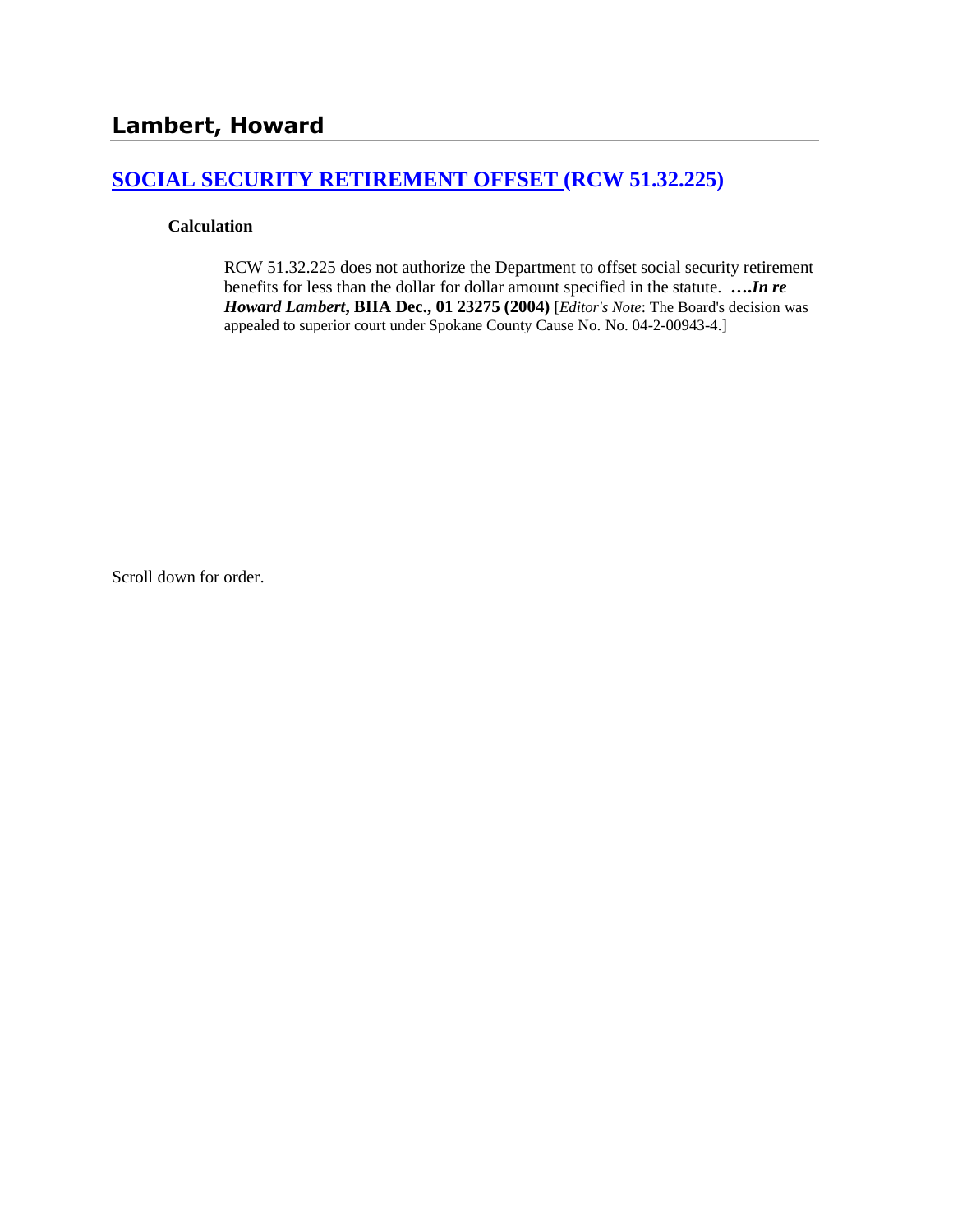## **BEFORE THE BOARD OF INDUSTRIAL INSURANCE APPEALS STATE OF WASHINGTON**

**IN RE: HOWARD G. LAMBERT ) DOCKET NOS. 01 23275 & 01 23276 ) CLAIM NO. X-595392 ) DECISION AND ORDER** APPEARANCES: Claimant, Howard G. Lambert, Pro Se Employer, Aluminum Products, Inc., by

Department of Labor and Industries, by The Office of the Attorney General, per Lisa Marsh, Assistant

Annan & Associates, per

Edgar L. Annan

**Docket No. 01 23275:** The employer, Aluminum Products, Inc., filed an appeal with the Board of Industrial Insurance Appeals on December 10, 2001, from an order of the Department of Labor and Industries dated October 31, 2001. In the order, the Department affirmed its orders of May 18, 2001, May 21, 2001, June 4, 2001, June 18, 2001, July 2, 2001, July 16, 2001, July 30, 2001, August 13, 2001, August 28, 2001, September 10, 2001, September 24, 2001, October 8, 2001, and October 22, 2001.

In its order of May 18, 2001, the Department set aside and held for naught its order of February 23, 2001, provided new earnings information for the claimant, and set a new monthly time-loss compensation benefit rate of \$733.70. In its orders of May 21, 2001 to October 22, 2001, the Department paid time-loss compensation benefits for the period from May 1, 2001 through October 18, 2001. The Department order is **REVERSED AND REMANDED.**

**Docket No. 01 23276:** The employer, Aluminum Products, Inc., filed an appeal with the Board of Industrial Insurance Appeals on December 10, 2001, from an order of the Department of Labor and Industries dated November 19, 2001. In its order, the Department paid time-loss compensation benefits from November 2, 2001 through November 15, 2001. The Department order is **REVERSED AND REMANDED.**

## **DECISION**

Pursuant to RCW 51.52.104 and RCW 51.52.106, this matter is before the Board for review and decision on a timely Petition for Review filed by the employer to a Proposed Decision and Order issued on November 26, 2002, in which the industrial appeals judge dismissed the orders of the Department dated October 31, 2001 and November 19, 2001.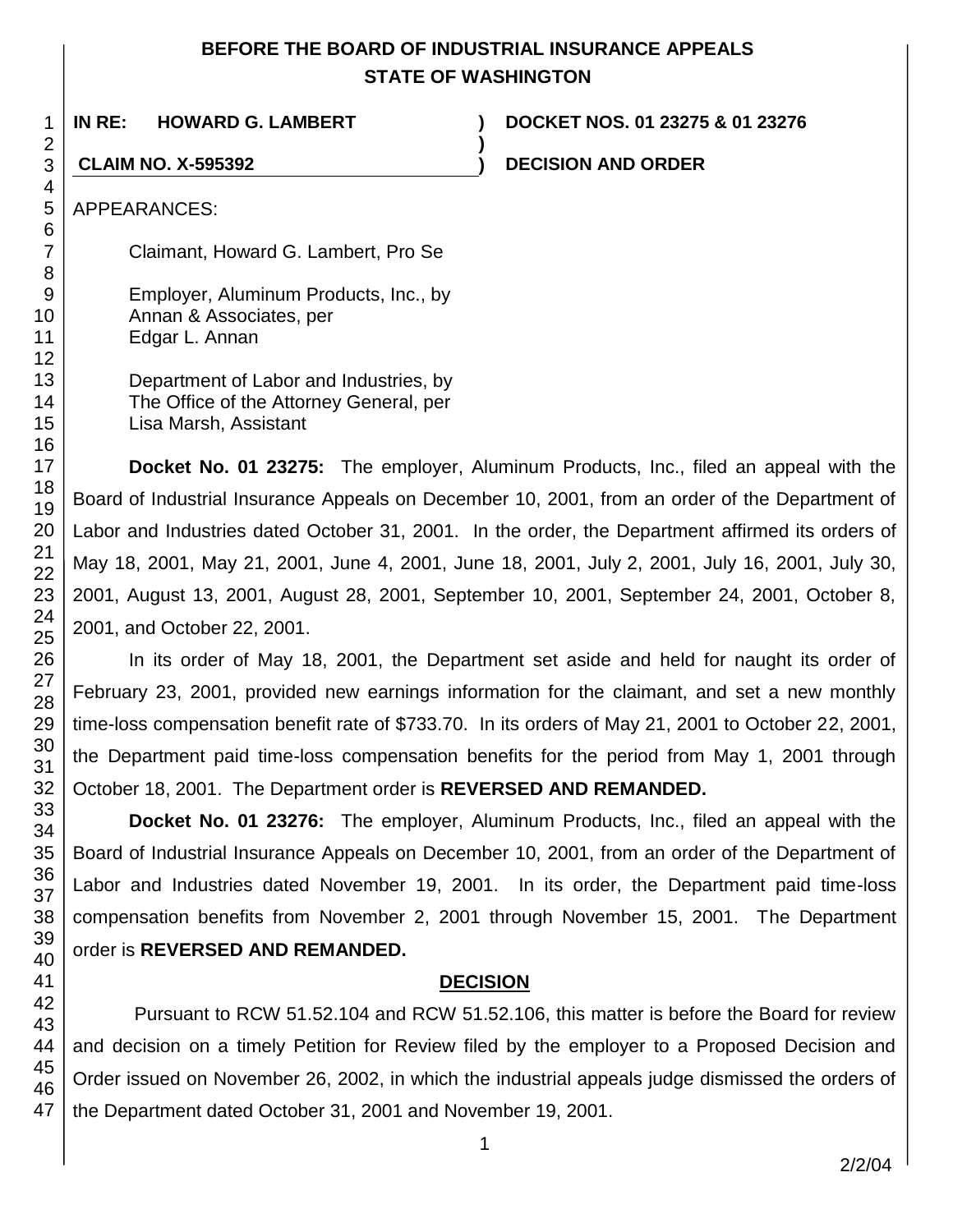By Order Granting Petition for Review dated February 3, 2003, the public, business, and labor members of the Board agreed to review the Proposed Decision and Order. After review was granted, the business member of the Board stepped down, leaving the position vacant, pending appointment of a new business member. On July 11, 2003, the two sitting Board members issued an order stating that a majority of the Board members did not agree on the final disposition of the Department orders on appeal. The Board order noted that the business member position remained vacant and that the time limit for issuance of a final Board decision (per RCW 51.52.106) had expired. Based on the lack of a Board majority to affirm or reverse the orders on appeal, the two Board members determined that the Department orders must stand, citing *Department of Ecology v. Kirkland*, 84 Wn.2d 25 (1974), and *In re Herbert Thomas,* BIIA Dec., 42,061 (1973). The July 11, 2003 order noted that the disposition of the appeals did not foreclose further appeal and review in the courts, pursuant to RCW 51.52.110, RCW 51.52.115, and RCW 51.52.140.

On July 30, 2003, the employer filed a Notice of Appeal to the Superior Court of Spokane County (No. 03-2-04978-1). On November 7, 2003, the Superior Court issued an Agreed Order of Remand to the Board of Industrial Insurance Appeals. In the Agreed Order, the Superior Court remanded the cause of action to this Board with direction to "issue a Decision and Order on this matter after consideration of briefs to be filed by all parties. Such order shall contain findings and conclusions as to each contested issue of fact and law, as well as the Board's order based thereon." 11/7/03 Superior Court Order. On December 4, 2003, Board Executive Secretary David E. Threedy acknowledged the November 17, 2003 receipt of the Agreed Order and set a deadline of December 23, 2003, for filing of any briefs. The Department filed its brief on November 26, 2003. The employer's brief was placed in the United States Mail on December 22, 2003, and received at the Board offices on December 24, 2003.

The Board has considered the entire record in this appeal, including the briefs filed by the employer and Department on remand from the Superior Court. We have reviewed the evidentiary rulings in the record of proceedings and find that no prejudicial error was committed. The rulings are affirmed. We now address the employer's contention that RCW 51.32.225 requires a dollar-for-dollar offset of social security retirement benefits against total disability benefits paid pursuant to Title 51.

Initially, we must resolve an outstanding jurisdictional issue. The August 13, 2001 time-loss compensation order (affirmed in the Department order of October 31, 2001, and currently on appeal) was protested by the employer on October 26, 2001, a date beyond the 60-day protest or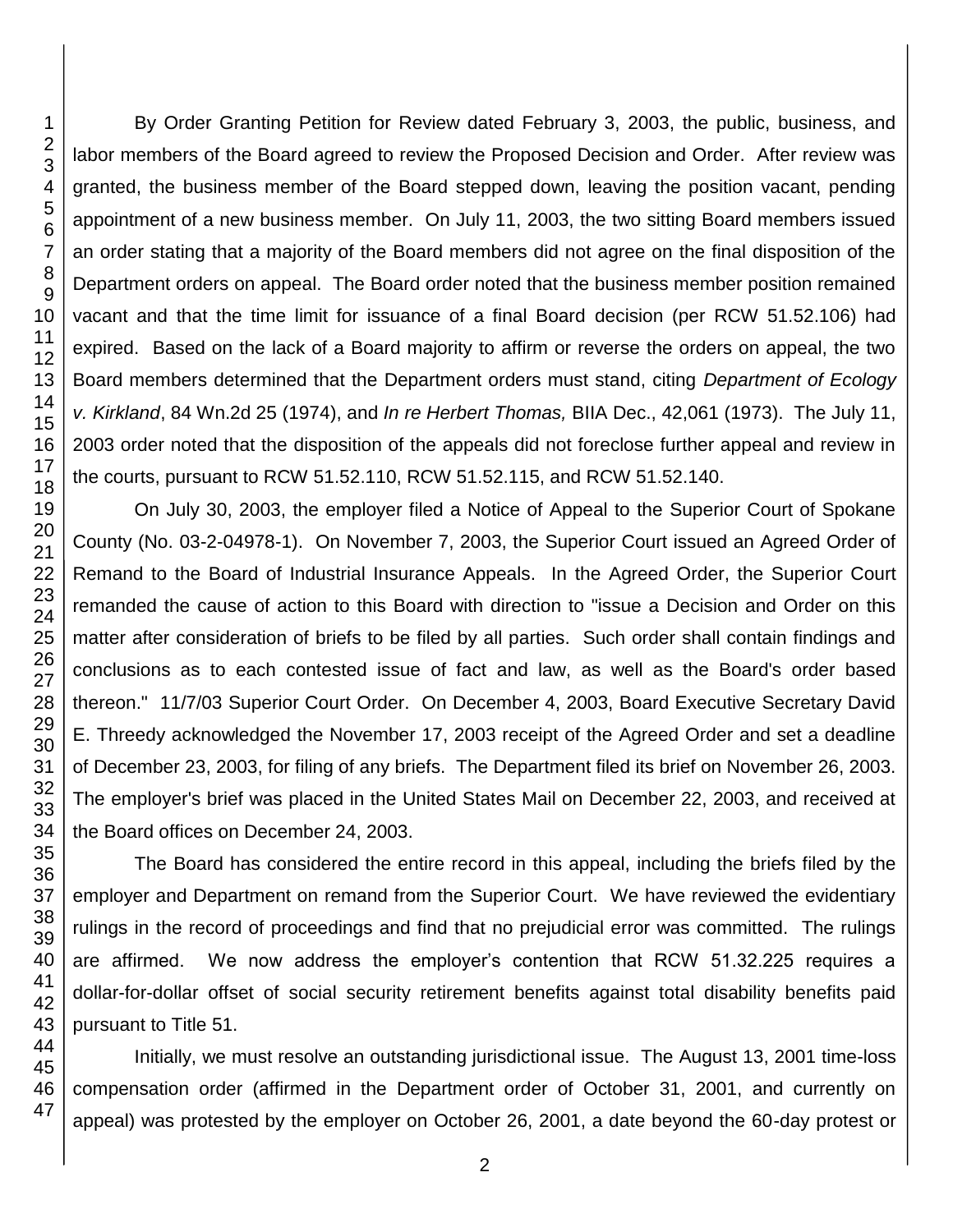appeal period. This Board may take notice of the contents of the Department's claim file to determine its jurisdiction. *In re Mildred Holzerland,* BIIA Dec., 15,729 (1965). The file shows that this order was sent to the employer's lay representative rather than the employer's attorney. Therefore, the order was not properly served on the employer and the protest should be considered timely. *In re Bell & Bell Builders II*, BIIA Dec., 90 5119 (1992). This Board has jurisdiction to decide the correctness of the August 13, 2001 order.

The facts material to this appeal are not in dispute. Mr. Lambert was born on May 2, 1919. He began drawing periodic social security retirement benefits (SSRB) in March 1983. In May 1984, at age 65, he started receiving regularly paid SSRB benefits. He has never received social security disability benefits (SSDB). Mr. Lambert operated his own business in 1984 and 1985 but, for much of the time until 1997, he and his wife lived on his SSRB. In 1997, at age 78, he returned to the workforce to supplement his income, securing employment with Aluminum Products, Inc. Mr. Lambert sustained an injury in the course of that employment on September 5, 2000, and he has received time-loss compensation benefits since September 8, 2000.

Debbie Brookman is a social security offset specialist for the Department, a position she has held since May 1998. In that capacity, Ms. Brookman calculates State Fund time-loss compensation offsets for both SSRB and SSDB. Her training was based on the policies and procedures contained in the Department's social security offset manual.

Ms. Brookman calculated, and recalculated, Mr. Lambert's SSRB offset on three occasions, February 13, 2001, February 22, 2001, and May 17, 2001. Board Exhibit No. 3, the Offset Computation Sheet, includes a chart showing the bases for each of the three calculations. Initially, Ms. Brookman received little information from the social security Administration (SSA). In early July 2003, shortly before the hearing in these appeals, she received from the SSA a response to her request for more information.

In each of the calculations, Ms. Brookman used December 1, 2000, as the effective date of offset. The amount of SSRB used in each calculation (\$696) was the total family benefit (TFB) as of the SSRB entitlement date (March 1983). She calculated the TFB by taking information about Mr. Lambert's 1999 and 2000 SSRB benefits and subtracting the federal cost-of-living adjustments authorized since 1983. Although Ms. Brookman performed this calculation herself, rather than obtaining the amount directly from the SSA, she believed it was fairly accurate, down to pennies.

The February 14, 2001 Department order reflects Ms. Brookman's February 13, 2001 calculation. Mr. Lambert's time-loss rate, as of the December 1, 2000 offset effective date, was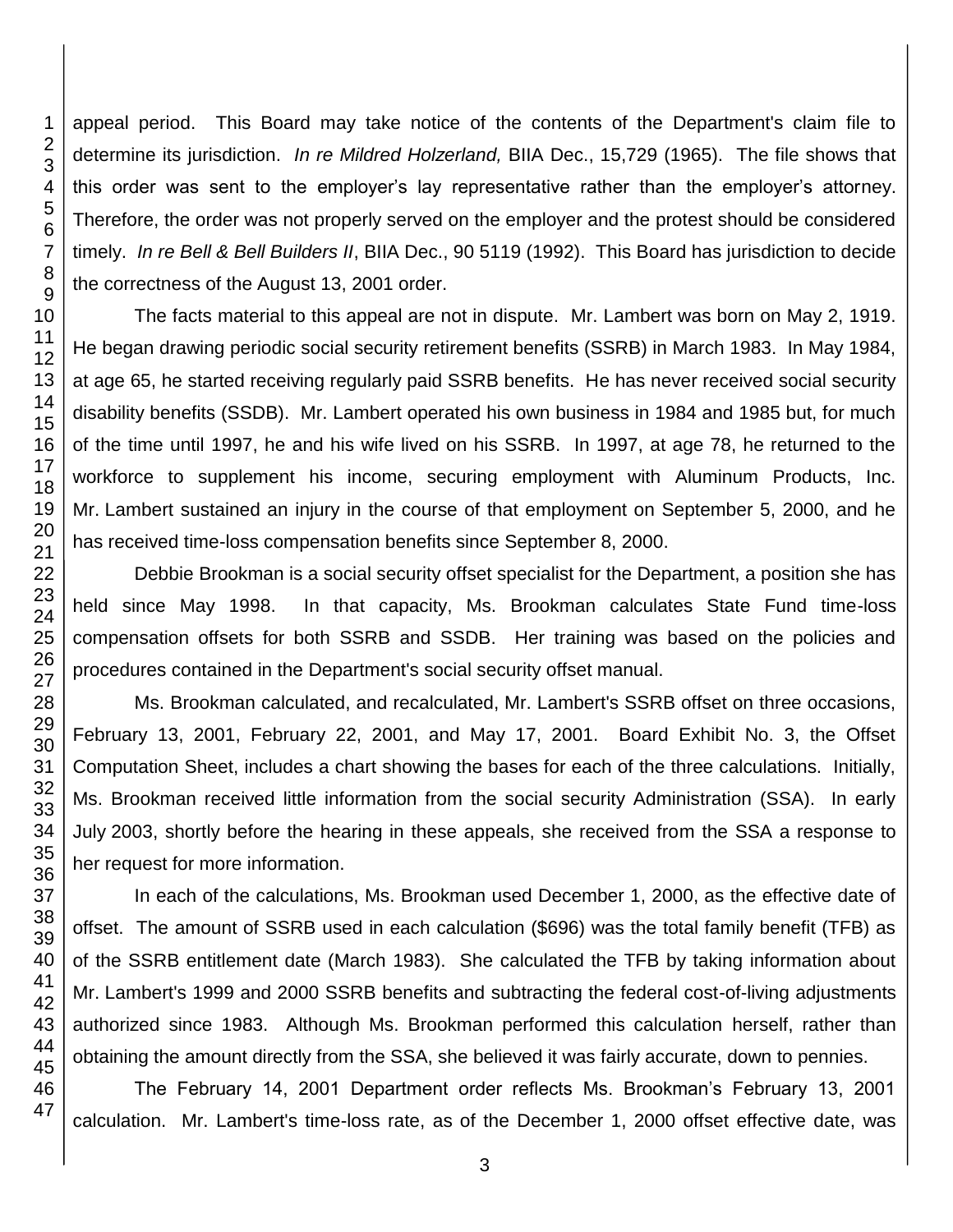\$1,267.20. Ms. Brookman described the method set forth in the Department's manual for calculating the amount that a claimant's time-loss compensation benefits will be offset by the claimant's SSRB.

The Department's procedures permit a total of time-loss compensation and SSRB not to exceed the highest of the following:

- 80 percent of the Average Current Earnings (ACE);
- the SSRB total family benefit alone; or
- time-loss compensation benefit alone.

Ms. Brookman explained that the ACE typically is supplied by the SSA, which calculates the ACE pursuant to §424(a) of the federal social security statute. The ACE, as calculated by the SSA, is the single highest income year out of the five consecutive years prior to retirement. The SSA also will average any 5 years of income. The social security disability benefits calculation uses the ACE to set the limit on the total of social security plus state workers' compensation benefits; the total can be no more than 80 percent of the ACE. Because neither the SSA, nor the claimant, had provided earnings information to the Department, Ms. Brookman calculated 80 percent of ACE using \$0 earnings. The SSRB total family benefit (\$696) became the offset amount, resulting in a new time-loss rate of \$571.20.

Ms. Brookman again calculated the SSRB offset on February 22, 2001, after the claims manager adjusted Mr. Lambert's wage based on a determination that he was not a full-time employee at the time of injury. His new time-loss rate, effective December 1, 2000, was \$733.70. Ms. Brookman recalculated the benefit changing only the time-loss compensation rate, which resulted in an offset time-loss compensation rate of \$37.30. She issued the February 23, 2001 order, that superseded the February 14, 2001 order, and resulted in a \$904 overpayment.

Ms. Brookman's third SSRB offset calculation was done on May 17, 2001, in response to the claimant's protest to the February 23, 2001 order. At this point, she had secured earnings information from Mr. Lambert, which she used to calculate the ACE. The Department's manual allows the specialist to use as the ACE the earnings from any year from the claimant's entire working history. Ms. Brookman chose 1984, when Mr. Lambert's earnings were \$34,333. Ms. Brookman determined that 80 percent of the ACE (\$34,333) is \$27,466.40. This figure replaced the \$0 used previously as 80 percent of the ACE when Mr. Lambert's earnings were unknown. Use of the 1984 earnings as the ACE established 80 percent of the ACE as a higher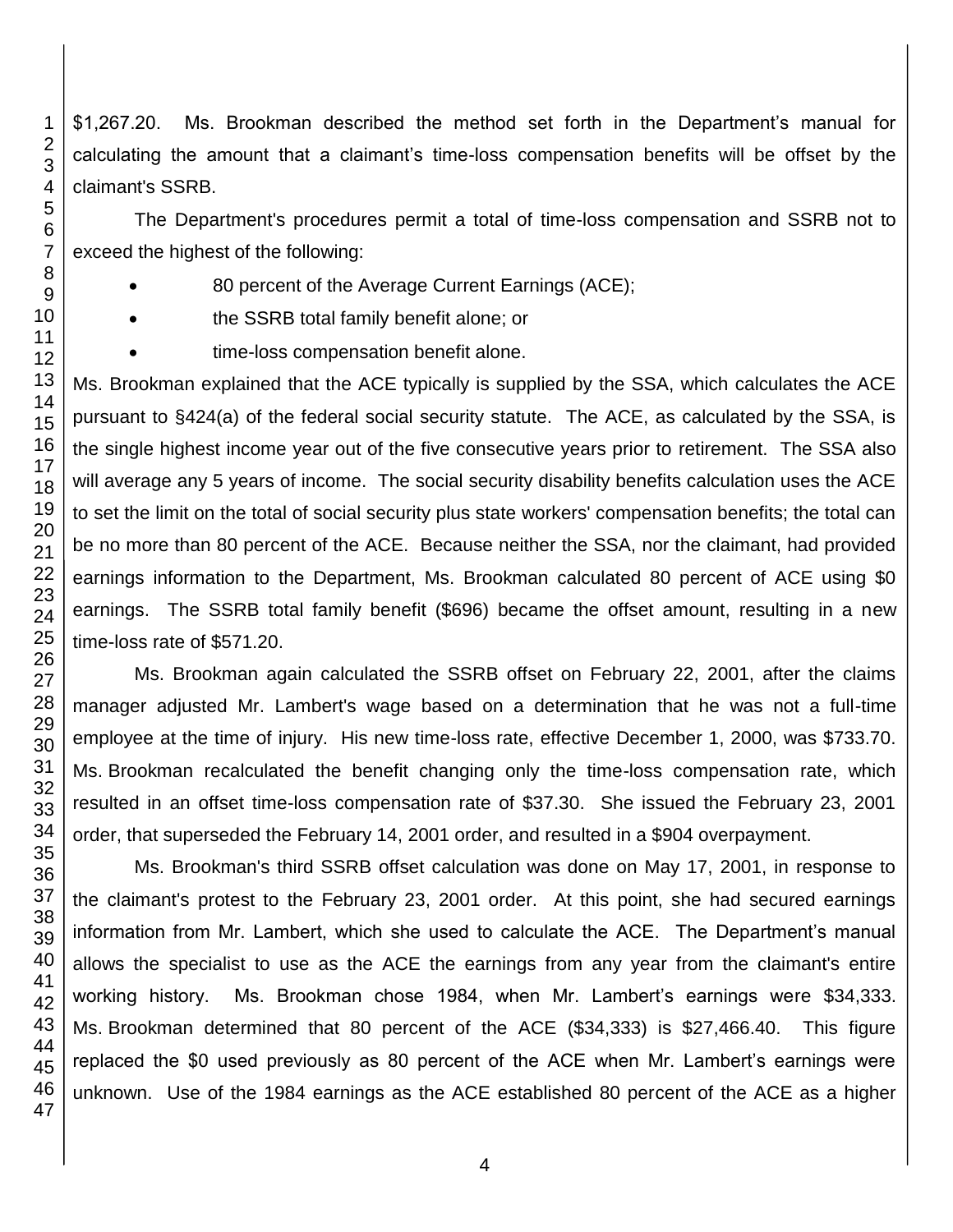value than the SSRB alone or the time-loss compensation benefit alone (the other potential sources of the maximum combined benefits amount).

Dividing \$27,466.40 by 12, Ms. Brookman calculated the monthly maximum total of SSRB benefits and time-loss compensation benefits (\$2,288.87). She subtracted the TFB of \$696 from \$2,288.87, leaving \$1,592.87 as the maximum time-loss compensation benefits payable without triggering an offset. Since Mr. Lambert's time-loss rate was only \$733.70, no offset was taken.

In the employer's post-hearing brief and Petition for Review, the employer relies on application of the law to the undisputed facts to present its prima facie case. In his Proposed Decision and Order the industrial appeals judge improperly dismissed this appeal on grounds that the employer had not presented testimony "that a different calculation, or a different result, was required." Proposed Decision and Order, at 8. The evidence provides a sufficient factual basis to support the employer's legal argument. We now address the legal issue raised in this appeal.

The employer relies primarily on our decision, *In re Lois Oakley*, BIIA Dec., 87 3830 (1989). *Oakley* affirmed the Department's dollar-for-dollar offset of SSRB in Lois Oakley's claim, finding that to do so was within the Department's authority pursuant to RCW 51.32.225. The procedure used in *Oakley* was the same procedure used here. Ms. Oakley was entitled to a total of time loss and SSRB benefits not to exceed the highest of the following: 80 percent of the average current earnings (ACE); the SSRB alone; or time-loss compensation alone. In *Oakley*, the total combined amount was calculated identically to the first (February 13, 2001) calculation in Mr. Lambert's claim because in both cases, the claimants had not provided the Department with earnings information. In both claims, \$0 was used when calculating 80 percent of ACE; the ACE-derived number was the lowest of the three options; and the time-loss compensation rate was the highest of the three values. The time-loss rate was used as the maximum combined benefit and the SSRB benefit was subtracted, dollar-for-dollar, bringing the benefit down to the maximum allowable.

In *Oakley*, we upheld the dollar-for-dollar subtraction of SSRB benefits:

Since we conclude that RCW 51.32.225 provides for the taking of a social security offset in the full amount of social security retirement benefits being received by the worker, we must comment on the question of the effect, if any, of the Department's policy **not** to reduce temporary or permanent total disability benefits by the full amount of social security retirement benefits being received by the worker in all cases. We believe that if the Department chooses to offset less than the full amount of social security retirement benefits being received by the worker, then it is required to establish procedures for doing so. Such procedures must comply with the administrative rule-making requirements of RCW 34.04. We believe it is questionable whether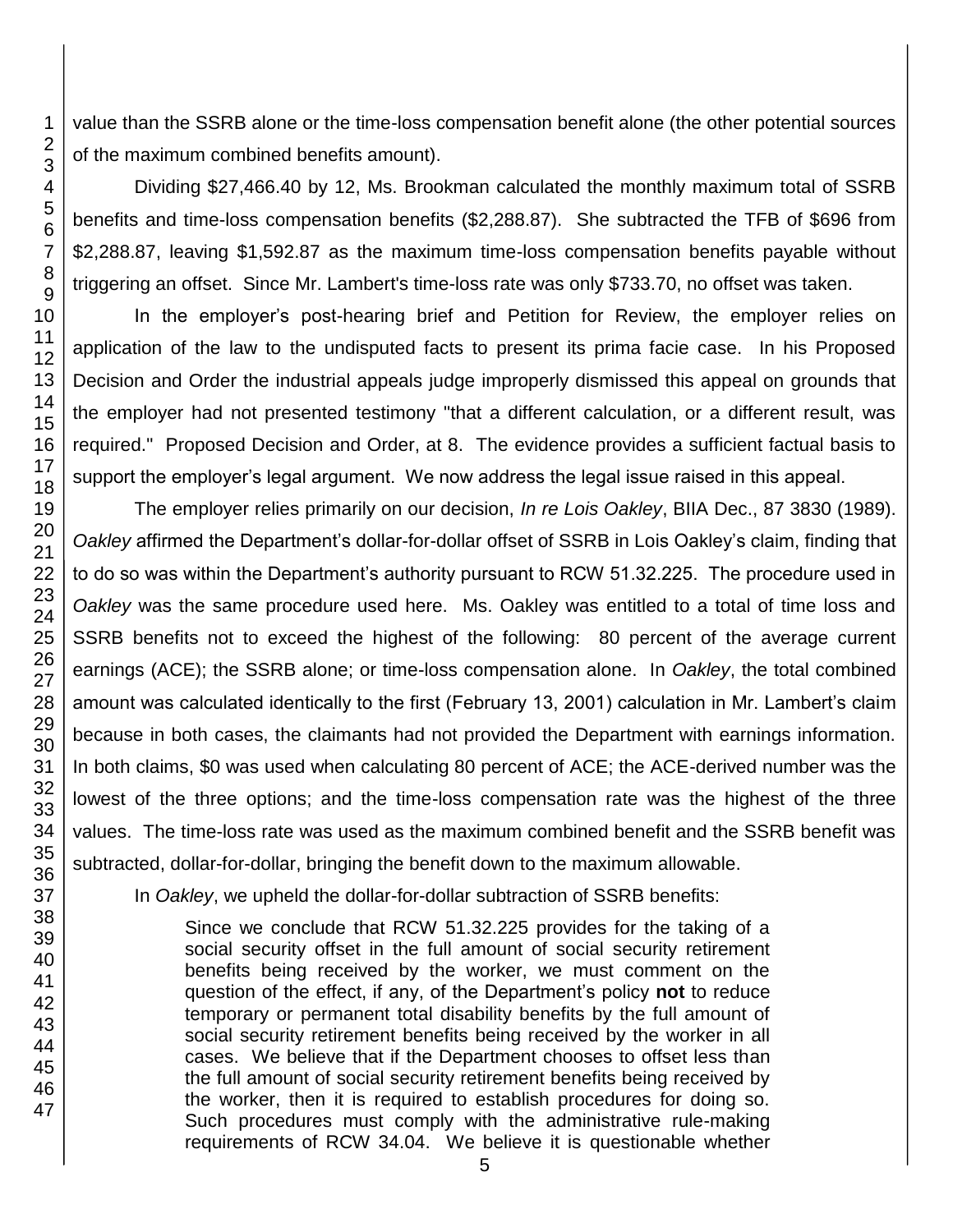the Department has the authority to offset less than the full amount of the social security retirement benefits being received by the claimant.

*Oakley*, at 14. We declined to address the "questionable" practice, however, because the issue was not before us. *See* also, *In re Esther I. Rodriguez*, Dckt. No. 88 0212 (June 22, 1989), (issue was not reached).

The employer's appeal in Mr. Lambert's claim puts this question squarely before us. The first Department calculation of Mr. Lambert's offset, when his unknown wage was listed as \$0, ruled out the ACE as the determiner of the maximum combined benefit. Mr. Lambert's time-loss compensation benefit amount, as the highest of the three values, became the maximum combined benefit amount, requiring the dollar-for-dollar offset. The subsequently-supplied wage information allowed the 80 percent of ACE to become the highest value. Using this value as the determiner of the maximum combined benefit, the Department calculated a combined maximum that exceeded the combined total of Mr. Lambert's workers' compensation and SSRB benefits, and his SSRB offset dropped to \$0. We hold that the Department is without authority to apply RCW 51.32.225 in this fashion, with or without rulemaking.

RCW 51.32.225 authorizes the Department to offset SSRB from a worker's total disability benefits. It provides, in relevant part:

> (1) For persons receiving compensation for temporary or permanent total disability under this title, the compensation shall be reduced by the department to allow an offset for social security retirement benefits payable under the federal social security, old age survivors, and disability insurance act, 42 U.S.C. This reduction shall not apply to any worker who is receiving permanent total disability benefits prior to July 1, 1986.

> (2) Reductions for social security retirement benefits under this section shall comply with the procedures in RCW 51.32.220(1) through (6), except those that relate to computation, and with any other procedures established by the department to administer this section.

The plain language of section (1) requires an offset for SSRB benefits, but does not specify whether a partial offset is permissible. No method for calculating a less than dollar-for-dollar offset is provided. Further, the statute explicitly prohibits the Department from computing the SSRB offset using the method set forth in RCW 51.32.220(1)-(6) ("Reductions in total disability compensation"). Based on court decisions post-*Oakley*, we conclude that RCW 51.32.225 requires that the Department offset the full dollar-for-dollar amount of SSRB against workers' compensation temporary or permanent total disability benefits.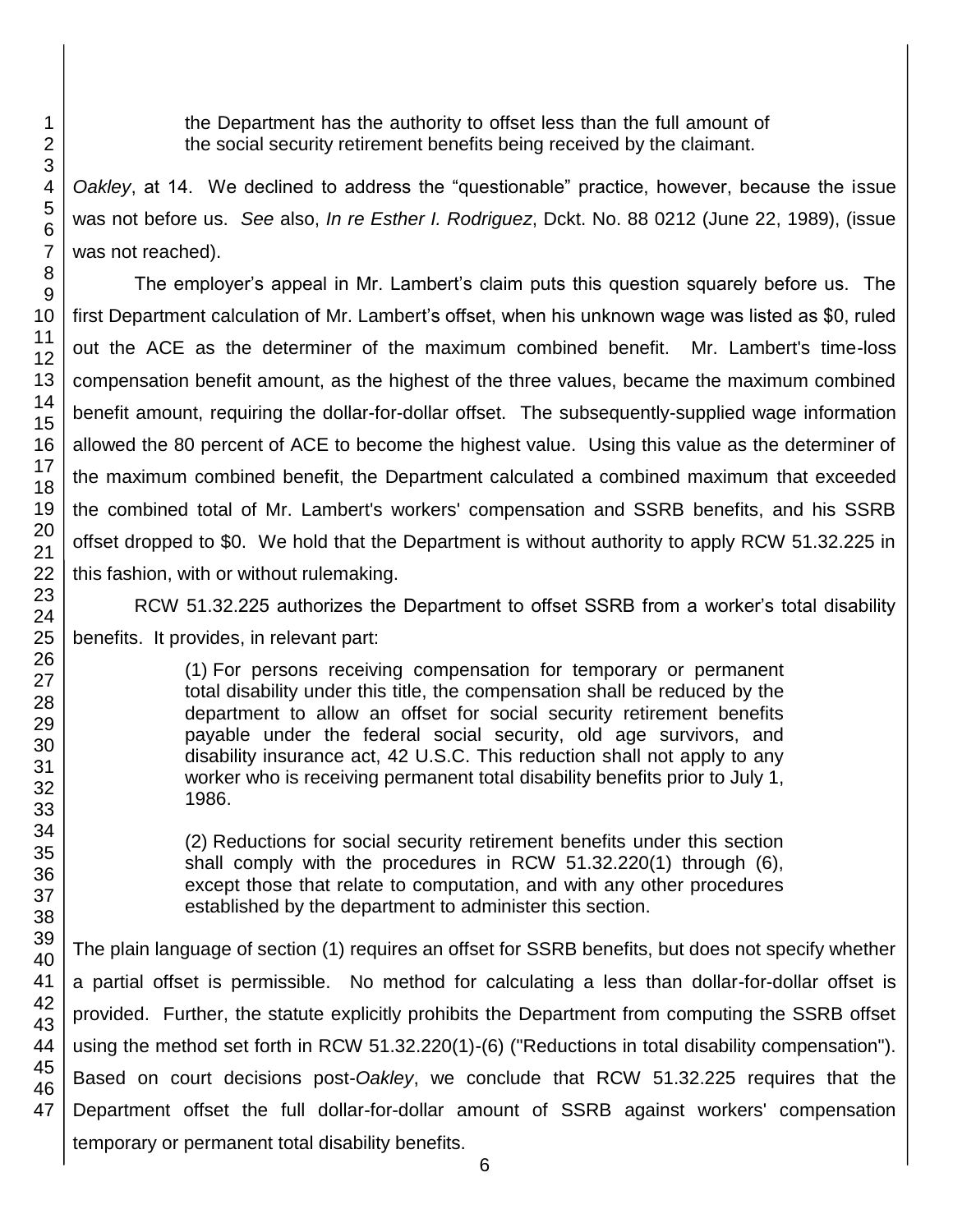*Harris v. Department of Labor & Indus.,* 120 Wn.2d 461 (1993), is particularly instructive. In *Harris*, the claimant's widow challenged the reduction of her husband's time-loss compensation benefits by the amount of his SSRB, pursuant to RCW 51.32.225. On the effective date of the statute, Mr. Harris was 75 years old and was collecting both SSRB and state time-loss compensation. The Department issued an order reducing Mr. Harris's workers' compensation payments "by the amount of Social Security retirement benefits he was receiving." *Harris*, at 465.

The *Harris* court addressed a variety of challenges to the statute, including whether it applied to the claimant, constitutional questions, and a federal pre-emption argument. In the course of its analysis, the court focused on statutory history, noting that "[d]uring legislative debate, two major justifications for the [SSRB] offset emerged: avoiding duplicative benefits and limiting the cost of industrial insurance." *Harris*, at 465. The statute "allows workers' compensation benefits to be reduced by the amount of Federal Social Security retirement benefits a worker receives." *Harris*, at 467.

In the course of her equal protection argument, Ms. Harris contended that the statute did not effectuate the statute's intent of eliminating duplicative benefits because the state and federal benefits are not duplicative. The court disagreed:

> State disability benefits and federal old-age Social Security benefits serve the same purpose: to restore earnings due to wage loss. The cause of wage loss--whether it be old age, disability, or unemployment--is irrelevant.

*Harris*, at 480. The court concluded, "RCW 51.32.225 serves a legitimate purpose in avoiding duplication of benefits." *Harris*, at 480.

*Frazier v. Department of Labor & Indus*., 101 Wn. App. 411 (2000), also concerned an injured worker whose SSRB were offset from his time-loss compensation, pursuant to RCW 51.32.225. The Department applied a dollar-for-dollar offset. *Frazier* quotes liberally from *Harris* regarding the purpose and intent of RCW 51.32.225.

The *Frazier* court did not reach the issue of whether RCW 51.32.225 provides the Department with authority to use procedures that allow for a less than dollar-for-dollar offset of SSRB. Mr. Frazier did argue "that the Department uses a computation different than a dollar-for-dollar offset in some cases," thereby invalidating the Department's calculation method. *Frazier*, at 423. In dicta, the court noted:

> Frazier does not take issue with the fact that the actual reduction amounted to a dollar-for-dollar offset, which appears to be consistent with the plain language of RCW 51.32.225(1) (a worker's state

47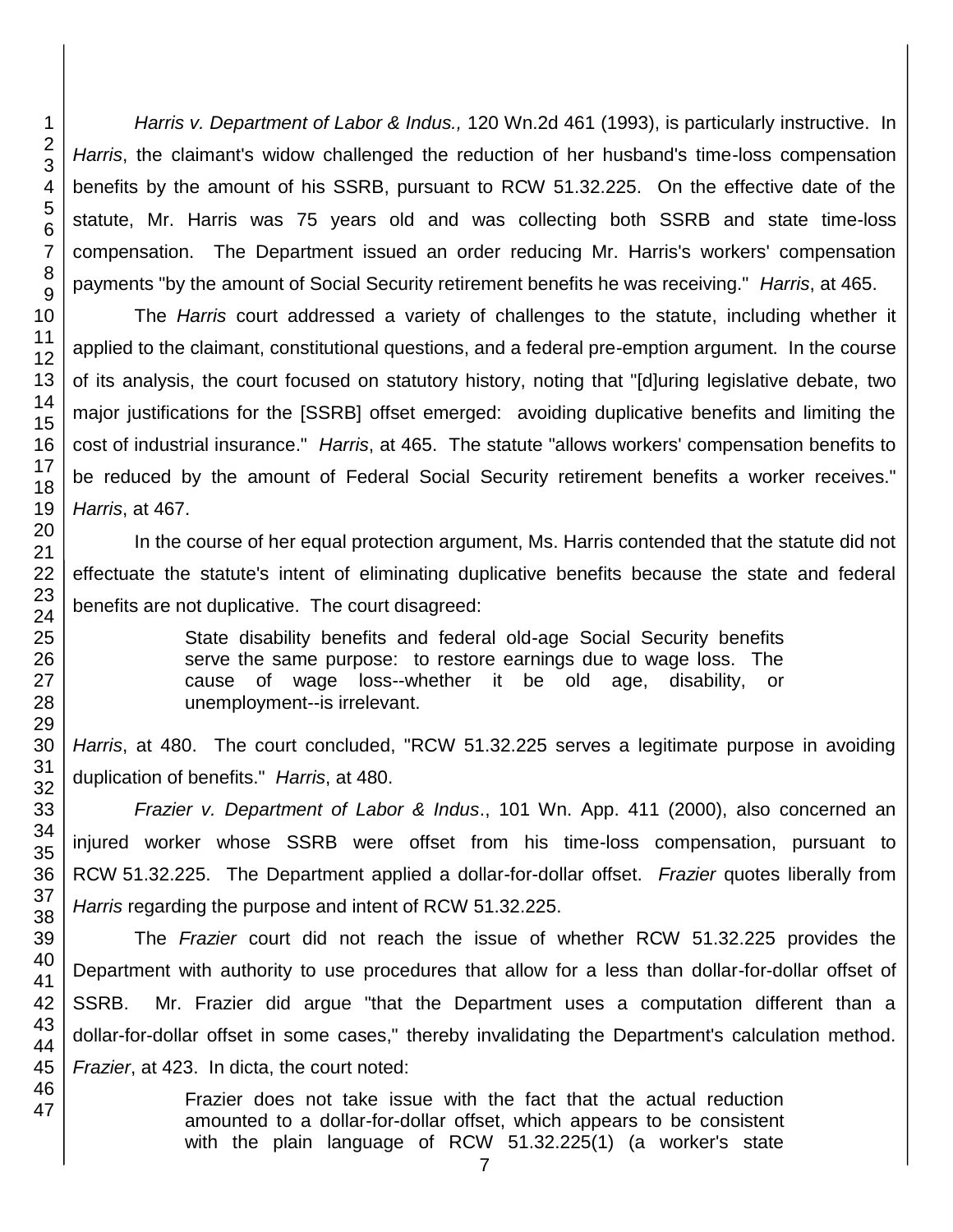compensation "shall be reduced by the department to allow an offset for social security retirement benefits payable under . . . 42 U.S.C.")

*Frazier*, at 422, fn.1. The court ultimately decided that, because the social security offset manual was not part of the record and the argument regarding inconsistent computation was not raised below, the court could not consider it. The cited footnote from the *Frazier* decision, while dicta, is nonetheless consistent with our opinion in this matter.

We conclude that the Department's method for calculation of SSRB offsets is contrary to the intent of RCW 51.32.225. With or without an agency rule, the Department lacks statutory authority to assess social security retirement benefit offsets of workers' compensation total disability benefits in amounts less than dollar-for-dollar.

# **FINDINGS OF FACT**

1. On September 13, 2000, the claimant, Howard G. Lambert, filed an application for benefits with the Department of Labor and Industries, alleging an industrial injury on September 5, 2000, to his right elbow during the course of his employment with Aluminum Products, Inc. The Department issued an order allowing the claim on December 1, 2000. Time-loss compensation benefits were paid continuously for the period September 8, 2000 through November 19, 2001.

On December 18, 2000, the employer filed a Protest and Request for Reconsideration with the Department of any adverse orders. On January 16, 2001, the Department issued an order stating that it was reconsidering its order of December 1, 2000 (which allowed the claim) and December 15, 2000 (which paid a period of time-loss compensation). On January 29, 2001, the employer filed a Protest and Request for Reconsideration with the Department of the time-loss compensation rate and all time-loss compensation orders.

On February 14, 2001, the Department issued an order adjusting the claimant's time-loss compensation rate due to a social security offset, assessed an overpayment, and set a repayment rate. On February 23, 2001, the Department issued an order correcting and superseding its order of February 14, 2001. The order adjusted the claimant's time-loss compensation rate due to a change in reported wages, assessed an overpayment, and set a new repayment rate.

On February 26, 2001, the Department issued an order assessing an overpayment of time-loss compensation benefits because of a change in the claimant's reported gross income. On March 7, 2001, the claimant filed a Protest and Request for Reconsideration with the Department of its order of February 26, 2001. On April 12, 2001, the claimant filed a Protest and Request for Reconsideration with the Department of its order of February 23, 2001.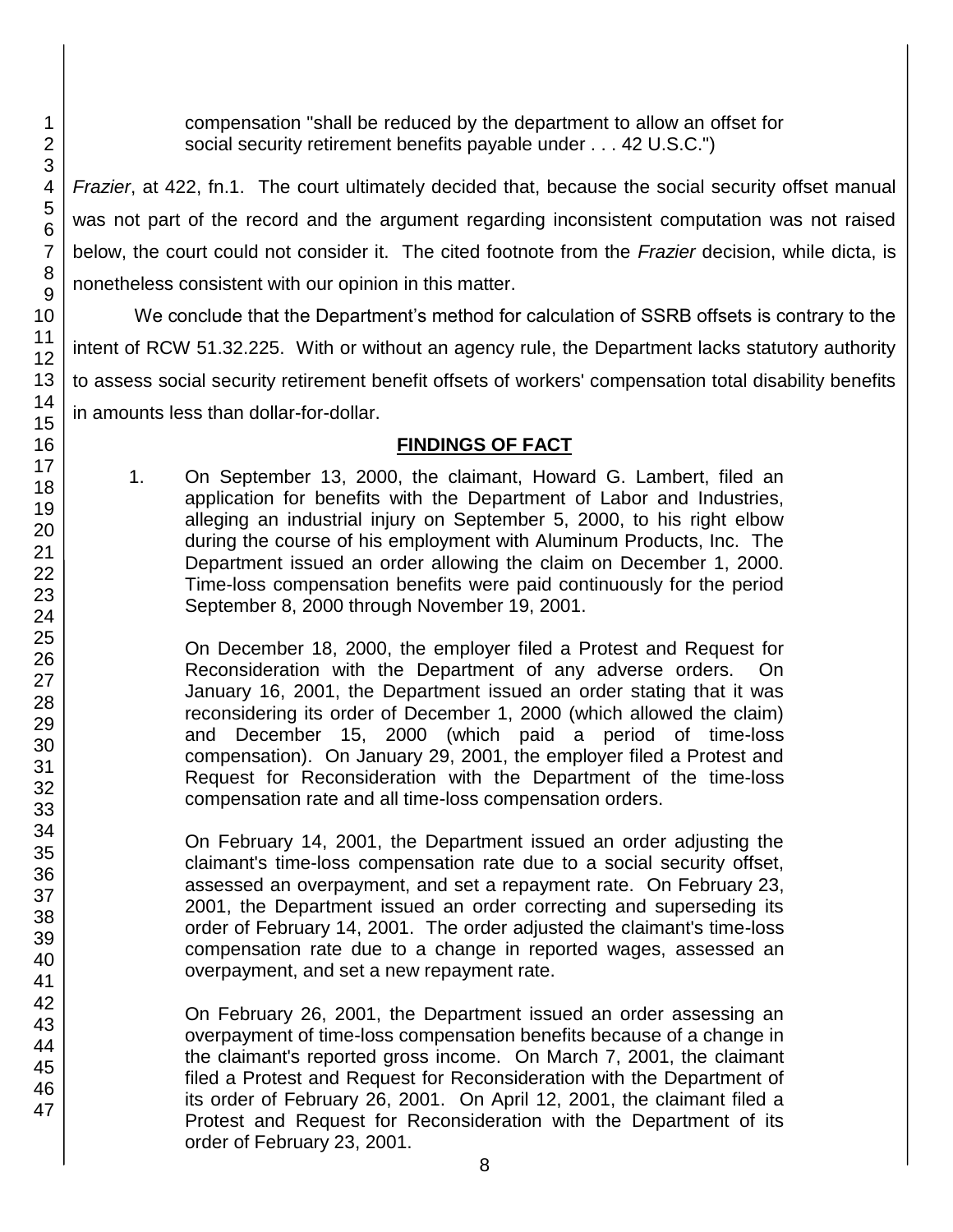On May 18, 2001, the Department issued an order that set aside and held for naught its order of February 23, 2001. The order set the claimant's time-loss compensation benefit rate at \$733.70 per month, with no social security offset, based on the claimant's 1984 earnings of \$34,333; repaid the claimant for previous deductions for overpayments; and stated that future time-loss compensation benefits would be paid at this new rate. The employer received the Department's order of May 18, 2001, no earlier than May 31, 2001. On July 26, 2001, the employer filed a Protest and Request for Reconsideration with the Department of its order of May 18, 2001, May 21, 2001, June 4, 2001, and any subsequent orders that fail to take a social security offset. On August 10, 2001, the employer filed a Protest and Request for Consideration of Department orders dated June 18, 2001, July 2, 2001, and July 16, 2001. An August 13, 2001 order was mailed by the Department to the employer's lay representative, rather than the employer's attorney of record.

The employer filed Protests and Requests for Reconsideration within 60 days of communication of the Department orders dated May 18, 2001, May 21, 2001, June 4, 2001, June 18, 2001, July 2, 2001, July 16, 2001, July 30, 2001, August 13, 2001, August 28, 2001, September 10, 2001, September 24, 2001, October 8, 2001, and October 22, 2001. These orders collectively paid time-loss compensation benefits from May 1, 2001 through October 18, 2001.

On October 31, 2001, the Department issued an order affirming its orders of May 18, 2001, May 21, 2001, June 4, 2001, June 18, 2001, July 2, 2001, July 16, 2001, July 30, 2001, August 13, 2001, August 28, 2001, September 10, 2001, September 24, 2001, October 8, 2001, and October 22, 2001. On November 19, 2001, the Department issued an order awarding time-loss compensation benefits for the period from November 2, 2001 through November 15, 2001. On December 10, 2001, the employer filed a Notice of Appeal with the Board of Industrial Insurance Appeals of the Department's orders of October 31, 2001 and November 19, 2001. On January 8, 2002, the Board issued an order granting the appeal to the order of October 31, 2001, assigning the appeal Docket No. 01 23275, and directing that proceedings be held. Also on January 8, 2002, the Board issued an order granting the appeal to the order dated November 19, 2001, assigning the appeal Docket No. 01 23276, and directing that proceedings be held. The appeals were consolidated for decision.

A Proposed Decision and Order was issued on November 26, 2002, in Docket Nos. 01 23275 and 01 23276. On January 13, 2003, the employer filed a Petition for Review of the Proposed Decision and Order. By Order Granting Petition for Review dated February 3, 2003, the public, business, and labor members of the Board agreed to review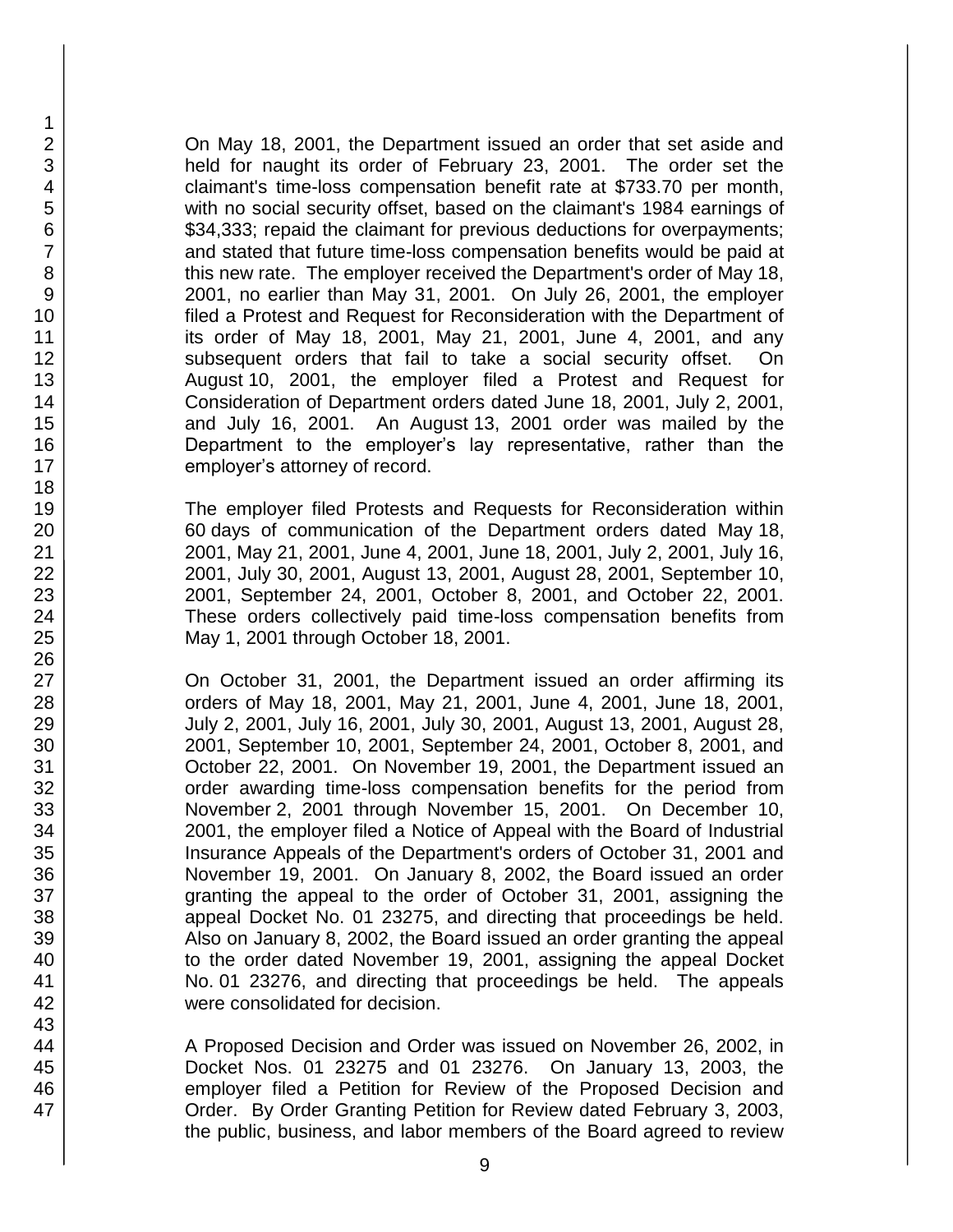the Proposed Decision and Order. After review was granted, the business member of the Board stepped down, leaving the position vacant pending appointment of a new business member. On July 11, 2003, the two sitting Board members issued an order stating that a majority of the Board members did not agree on the final disposition of the Department orders on appeal. The order noted that the business member position remained vacant and that the time limit for issuance of a final Board decision (per RCW 51.52.106) had expired. Based on the lack of a Board majority to affirm or reverse the orders on appeal, the two Board members determined that the orders must stand, citing *Department of Ecology v. Kirkland*, 84 Wn.2d 25 (1974), and *In re Herbert Thomas,* BIIA Dec., 42,061 (1973). The July 11, 2003 order noted that the disposition of the appeals did not foreclose further appeal and review in the courts, pursuant to RCW 51.52.110, RCW 51.52.115, and RCW 51.52.140.

On July 30, 2003, the employer filed a Notice of Appeal to the Superior Court of Spokane County (No. 03-2-04978-1). On November 7, 2003, the Superior Court issued an Agreed Order of Remand to the Board of Industrial Insurance Appeals. The Agreed Order remanded the cause of action to this Board with direction to "issue a Decision and Order on this matter after consideration of briefs to be filed by all parties. Such order shall contain findings and conclusions as to each contested issue of fact and law, as well as the Board's order based thereon."

- 2. The claimant, Howard G. Lambert, was born on May 2, 1919. He began drawing periodic social security retirement benefits (SSRB) in March 1983. In May 1984, at age 65, he started receiving regularly paid SSRB benefits. He has never received social security disability benefits (SSDB). Mr. Lambert operated his own business in 1984 and 1985 but, for much of the time until 1997, he and his wife lived on his SSRB.
- 3. In 1997, at age 78, Mr. Lambert returned to the workforce to supplement his income, securing employment with Aluminum Products, Inc. Mr. Lambert sustained an injury in the course of that employment on September 5, 2000, and he has received time-loss compensation since September 8, 2000.
- 4. The Department calculated, and recalculated, Mr. Lambert's SSRB offset on three occasions, February 13, 2001, February 22, 2001, and May 17, 2001. Initially, the Department received little information from the Social Security Administration (SSA). In early July 2003, shortly before the hearing in these appeals, the SSA responded to the Department's request for additional wage information.
- 5. December 1, 2000, is the effective date of social security offset. Mr. Lambert's time-loss rate, as of the December 1, 2000 offset effective date, was \$1,267.20. The amount of SSRB used in each of the three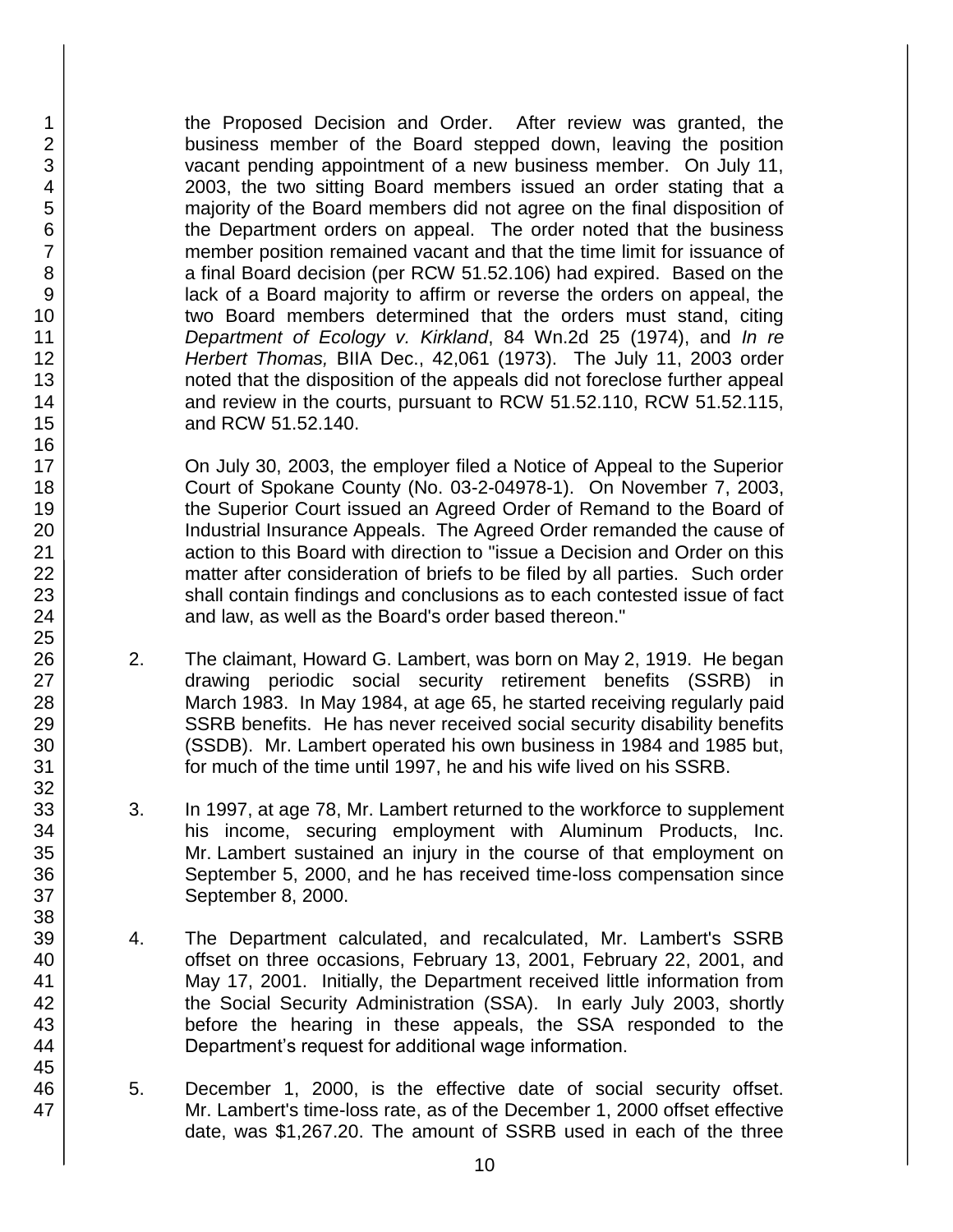calculations (\$696) was the total family benefit (TFB) as of the SSRB entitlement date (March 1983).

- 6. The Department's social security offset manual allows a claimant to receive a total of time-loss compensation and SSRB not to exceed the highest of the following: 80 percent of the average current earnings (ACE); the SSRB total family benefit alone; or time-loss compensation benefit alone. The ACE typically is supplied by the SSA, which calculates the ACE pursuant to §424(a) of the federal social security statute. Because neither the SSA, nor the claimant, had provided earnings information to the Department, 80 percent of the ACE was calculated using \$0 earnings. In the first calculation of Mr. Lambert's SSRB offset, reflected in the February 14, 2001 order, his SSRB total family benefit (\$696) became the offset amount. Subtracted from the initial rate of \$1,267.20, the offset resulted in a new time-loss rate of \$571.20.
- 7. The Department next calculated the SSRB offset on February 22, 2001, because Mr. Lambert's wage was adjusted based on a determination that he was not a full-time employee at the time of injury. The resulting time-loss compensation rate, effective December 1, 2000, was \$733.70. The benefits were recalculated changing only the time-loss compensation rate, which resulted in an offset time-loss compensation rate of \$37.30. This calculation is reflected in the February 23, 2001 order, which superseded the February 14, 2001 order, and resulted in a \$904 overpayment.
- 8. The Department's third SSRB offset calculation took place on May 17, 2001, in response to the claimant's protest to the February 23, 2001 order. At this point, Mr. Lambert had provided earnings information, which was used to calculate the ACE. The Department's procedures allow the use of earnings from any year from the claimant's entire working history as the ACE. In Mr. Lambert's case, 1984 was chosen. During 1984, Mr. Lambert's earnings were \$34,333. Eighty percent of the ACE (\$34,333) is \$27,466.40. The Department used this amount in place of the \$0 used as 80 percent of the ACE when Mr. Lambert's earnings were unknown. Use of the 1984 earnings as the ACE established 80 percent of the ACE as a value higher than the SSRB alone or the time-loss compensation benefit alone (the other potential sources of the maximum combined benefits amount). Dividing \$27,466.40 by 12, the Department calculated the monthly maximum total of SSRB benefits and Department benefits (\$2,288.87). The TFB of \$696 was subtracted from \$2,288.87, leaving \$1,592.87 as the maximum time-loss compensation benefits payable without triggering an offset. Since Mr. Lambert's time-loss rate was only \$733.70, no offset was taken. This final calculation is reflected in the May 18, 2001 Department order.